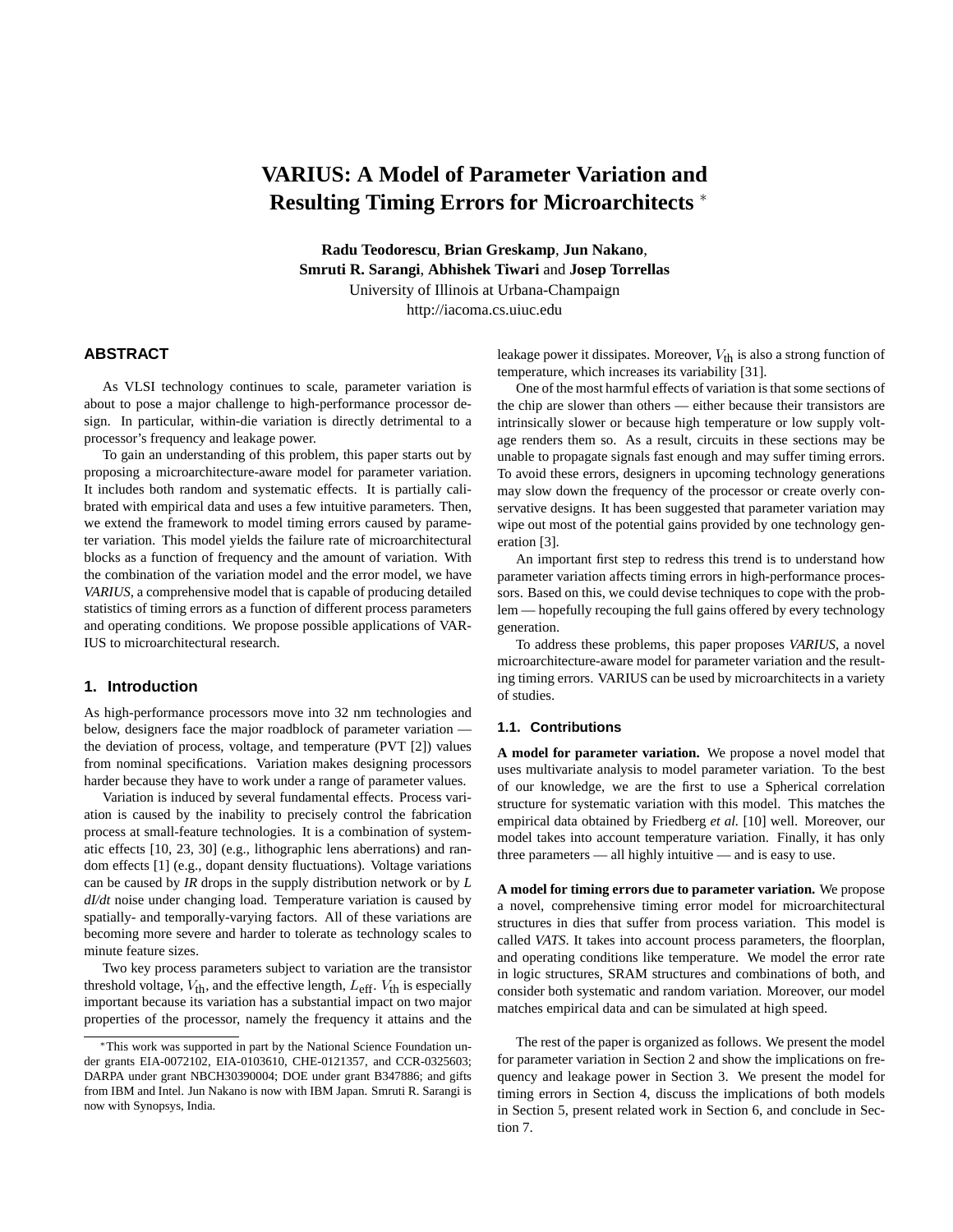## **2. Modeling Variation**

Parameter variation can be broken down into two major components, namely die-to-die (D2D) and within-die (WID). Furthermore, WID variation can be divided into random and systematic components. Thus, variation in any parameter  $P$ , like  $V_{th}$  or  $L_{eff}$ , can be represented as follows:

$$
\Delta P = \Delta P_{D2D} + \Delta P_{WID} = \Delta P_{D2D} + \Delta P_{rand} + \Delta P_{sys}
$$

In this work, we focus on WID variation, but D2D variation is easily modeled: One needs only add a chip-wide offset to the  $V_{\text{th}}$ and  $L_{\text{eff}}$  parameters of every transistor on the die. For simplicity, we model the two components of WID process variation with normal distributions. This is an accepted approach [12, 29].

From a microarchitectural perspective,  $V_{th}$  and  $L_{eff}$  variation are of key importance: they directly affect a chip's leakage and frequency. The WID variation of these parameters is impacted by both systematic and random effects [1]. Limitations of the lithography and other manufacturing processes introduce systematic variations. Typically, such variations exhibit a spatial structure with a certain scale of parameter changes over the two-dimensional space [10, 23, 30]. On the other hand, a variety of materials effects, such as changes in the dopant density of the channel [1] and lithographic phenomena like line edge roughness [35], introduce random variations. Such random variations have a different profile for each transistor and are in effect noise superimposed on the systematic variation.

We treat random and systematic variation separately, since they arise from different physical phenomena. As described in [29], we assume that their effects are additive.

## **2.1. Systematic Variation**

Systematic variation is characterized by a spatial correlation, meaning that adjacent areas on a chip have roughly the same systematic components. Such correlation can be characterized using different models. For example, [19, 29] use a quad tree model that recursively partitions the die into four parts. In this paper, we use a different method that models systematic variation using a multivariate [24] normal distribution with a specific correlation structure.

We divide a chip into  $N$  small rectangular cells. The value of the systematic component of  $V_{\text{th}}$  is assumed to be constant within one small cell. This is consistent with other work [29]. We also assume that the value of  $V_{\text{th}}$  for all the cells has a normal distribution with mean  $\mu$  and standard deviation  $\sigma$ . Along with this, the values of  $V_{\text{th}}$ are spatially correlated.

To determine the spatial correlation, we make the following assumptions. First, we treat the distribution of  $V_{th}$  as isotropic and position-independent. This means that given two points  $\vec{x}$  and  $\vec{y}$  in the grid, the correlation between them depends only on the distance between  $\vec{x}$  and  $\vec{y}$ , and not on the direction of the segment that goes from  $\vec{x}$  to  $\vec{y}$ , or the position of  $\vec{x}$  and  $\vec{y}$  in the grid. We verify these assumptions by analyzing the empirical data obtained by Friedberg *et al.* [10] and using results from [29]. Nevertheless, we acknowledge the fact that in reality there are some anisotropic effects — for example in defects due to misalignment of the masks.

Given the assumptions of position independence and isotropy, the correlation function of  $V_{\text{th}}(\vec{x})$  and  $V_{\text{th}}(\vec{y})$  is expressible as  $\rho(r)$ , where  $r = |\vec{x} - \vec{y}|$ . By definition,  $\rho(0) = 1$  (i.e., totally correlated). We also set  $\rho(\infty) = 0$  (i.e., totally uncorrelated) because two infinitely separated points have independent  $V_{\text{th}}$  when we only consider WID variation.

To determine how  $\rho(r)$  changes from  $\rho(0) = 1$  to  $\rho(\infty) = 0$  as r increases, we use the Spherical model [7, 14], which has the following form:

$$
\rho(r) = \begin{cases} 1 - (3r/2\phi) + (r/\phi)^3/2 & \text{if } (r \le \phi) \\ 0 & \text{if } (r > \phi) \end{cases}
$$
 (1)

This model is very similar to the correlation function experimentally measured by Friedberg *et al.* [10] for the WID variation of gate length. Our rationale for using this model is that gate length variation is the main determinant of systematic  $V_{th}$  variation.

Figure 1 shows the function  $\rho(r)$ . At a finite distance  $\phi$  that we call *range*, the function converges to zero. Intuitively, this assumption implies that the  $V_{\text{th}}$  of a transistor is highly correlated to the  $V_{\text{th}}$ of those in its immediate vicinity. The correlation decreases linearly with distance at small distances. Then, it decreases more slowly. At distance  $\phi$ , there is no longer any correlation between two transistors'  $V_{\text{th}}$ .



**Figure 1.** Correlation between the  $V_{th}$  at two points as a function of the distance  $r$  between them.

In this paper, we express  $\phi$  as a fraction of the chip's width. A large  $\phi$  implies that large sections of the chip are correlated with each other; the opposite is true for small  $\phi$ . As an illustration, Figure 2 shows example systematic  $V_{\text{th}}$  variation maps for chips with  $\phi = 0.1$ and  $\phi = 0.5$ . Both maps were generated by the geoR statistical package [26] of R [25]. In the  $\phi = 0.5$  case, we discern large spatial features, whereas in the  $\phi = 0.1$  one, the features are small. A distribution without any correlation ( $\phi = 0$ ) appears as white noise.

Finally, to estimate the systematic component of  $L_{\text{eff}}$ , we proceed as follows. The ITRS report [13] tells us that the total  $\sigma/\mu$  of  $L_{\text{eff}}$  is roughly half of that of  $V_{th}$ . Moreover, according to [4], the systematic component of  $L_{\text{eff}}$  is strongly correlated with the systematic component of  $V_{\text{th}}$ . Hence, we use the following equation to generate a value of the systematic component of  $L_{\text{eff}}$  given the value of the systematic component of  $V_{\text{th}}$ . Let  $L_{\text{eff}0}$  be the nominal value of the effective length and let  $V_{th0}$  be the nominal value of the threshold voltage. We use:

$$
L_{\text{eff}} = L_{\text{eff0}} \left( 1 + \frac{1}{2} (V_{\text{th}} - V_{\text{th0}}) / V_{\text{th0}} \right)
$$
 (2)

#### **2.2. Random Variation**

The random variation occurs at a much finer granularity than the systematic variation; it occurs at the level of individual transistors, rather than at the level of millions of transistors. Hence, it is not possible to model random variation in the same explicit way as systematic variation — by simulating a grid where each cell has its own parameter values. Instead, random variation appears in the model analytically.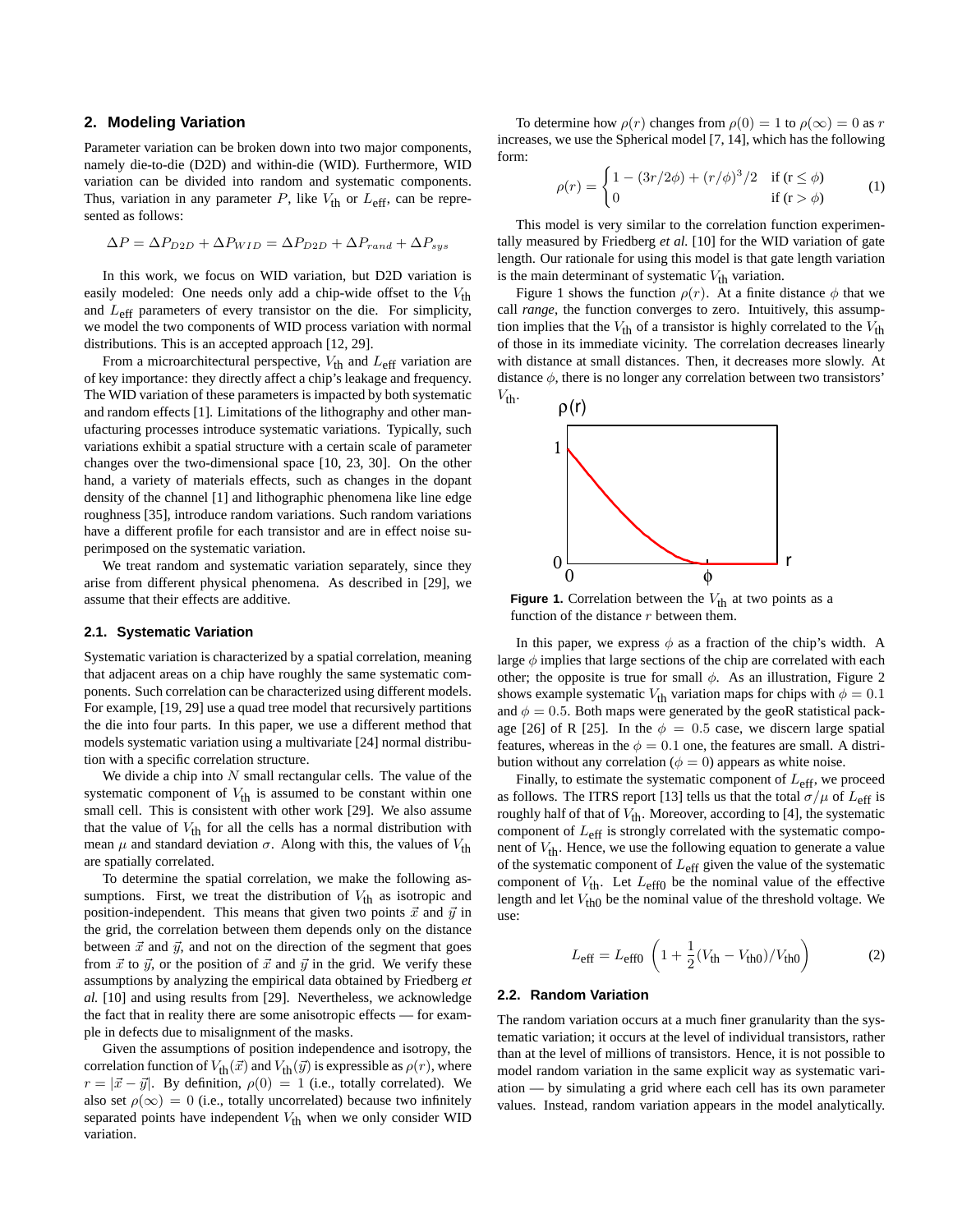

**Figure 2.** Systematic  $V_{\text{th}}$  variation maps for a chip with  $\phi = 0.1$  (left) and  $\phi = 0.5$  (right).

Random components of  $V_{\text{th}}$  and  $L_{\text{eff}}$  are normally distributed with a  $\sigma_{rand}$  and a zero mean.

#### **2.3. Combining Variations**

To combine systematic and random components, we use the following equations:

$$
\mu_{total} = \mu_{rand} + \mu_{sys} \tag{3}
$$

$$
\sigma_{total} = \sqrt{\sigma_{rand}^2 + \sigma_{sys}^2} \tag{4}
$$

Since the random and systematic components are assumed to be normal distributions, the combination of them is also normal. This applies to both  $V_{\text{th}}$  and  $L_{\text{eff}}$ .

## **2.4.** Values for  $\mu$ ,  $\sigma$  and  $\phi$

For  $V_{\text{th}}$ , we set  $\sigma/\mu = 9\%$ . This is consistent with near-future technologies and includes both the systematic and random components. Moreover, according to empirical data gathered by [17], these two components are approximately equal for 32 nm technology. Hence, we assume that they have equal variances. Since both components are modeled as normal distributions, their standard deviations  $\sigma_{rand}$ and  $\sigma_{sys}$  are equal to  $9\% / \sqrt{2} = 6.4\%$  of the mean. This value for the random component matches the empirical data of Keshavarzi *et al.* [18].

As explained before, we take the total  $\sigma/\mu$  of  $L_{\text{eff}}$  to be half of that of  $V_{\text{th}}$ . Consequently,  $L_{\text{eff}}$ 's  $\sigma/\mu$  is 4.5%. Furthermore, assuming again that the two components of variation are more or less equal, we have that  $\sigma_{rand}$  and  $\sigma_{sys}$  for  $L_{\text{eff}}$  are equal to  $4.5\%/\sqrt{2} = 3.2\%$  of the mean.

To estimate  $\phi$ , we note that Friedberg *et al.* [10] experimentally measured the correlation of gate length to be around half of the chip length. The rest of this paper also adopts  $\phi = 0.5$ , but depending on how  $\phi$  scales with die size, larger values may be appropriate for smaller dies.

## **3. Impact on Chip-Level Behavior**

To evaluate the impact of variation on a chip's behavior, we look at two key characteristics: chip leakage and chip frequency.

#### **3.1. Leakage Power**

Subthreshold leakage is the main source of leakage in current and future technologies, especially now that the accelerated adoption of high- $k$  gate dielectric is set to reduce gate leakage 100-fold [5]. The following subthreshold leakage model is based on that of HotLeakage [36], itself a simplification of the full BSIM3 SPICE model:

$$
I_{\text{leak}} \propto (kT/q)^2 e^{\frac{q(V_{off} - V_{th})}{(\eta kT)}}
$$
\n<sup>(5)</sup>

where  $V_{\text{th}} = T c_1 + c_2$ , *k* is Boltzmann's constant, and *q* the electron charge, while  $c_1$ ,  $c_2$ ,  $\eta$  and  $V_{off}$  are empirically determined parameters. We find the value for these parameters by fitting the leakage Equation 5 to experimental data for the 32 nm technology node obtained from SPICE simulations using the Predictive Technology Model [37].

In order to estimate the impact of different levels of  $V_{\text{th}}$  variance on the chip's leakage power, we take our  $V_{th}$  distribution and integrate Equation 5 over all the transistors in the chip. The result is the total leakage current in the chip. Let  $P_{\text{leak}}$  and  $I_{\text{leak}}$  be the chip leakage power and current under  $V_{\text{th}}$  variation, and  $P_{\text{leak}}^{\text{o}}$  and  $I_{\text{leak}}^{\text{o}}$  be the same parameters when there is no variation. The expected value of the ratio of post-variation and pre-variation leakage is:

$$
P_{\text{leak}}/P_{\text{leak}}^0 = I_{\text{leak}}/I_{\text{leak}}^0 = e^{(q\sigma/\eta kT)^2/2}
$$
(6)

which implies that the increase in the chip's leakage power and current due to  $V_{\text{th}}$  variation depends on the standard deviation  $\sigma$  of  $V_{\text{th}}$ . Figure 3 plots the relative power as a function of  $\sigma$ . It increases rapidly as  $\sigma$  goes up.

Another important factor affecting leakage power is temperature. Figure 4 shows how the relative leakage power changes as a function of temperature, for different threshold voltages at  $100^{\circ}$ C. Leakage power increases dramatically with temperature (3X from  $50\,^{\circ}\text{C}$  to  $100^{\circ}$ C). In addition, we observe that the leakage dependence on the threshold voltage is significant. For different  $V_{th}$  (different lines in Figure 4), the leakage changes significantly.

## **3.2. Chip Frequency**

The delay of an inverter gate is given by the alpha-power model [27] as:

$$
T_g \propto \frac{L_{\text{eff}} V}{\mu (V - V_{\text{th}})^{\alpha}} \tag{7}
$$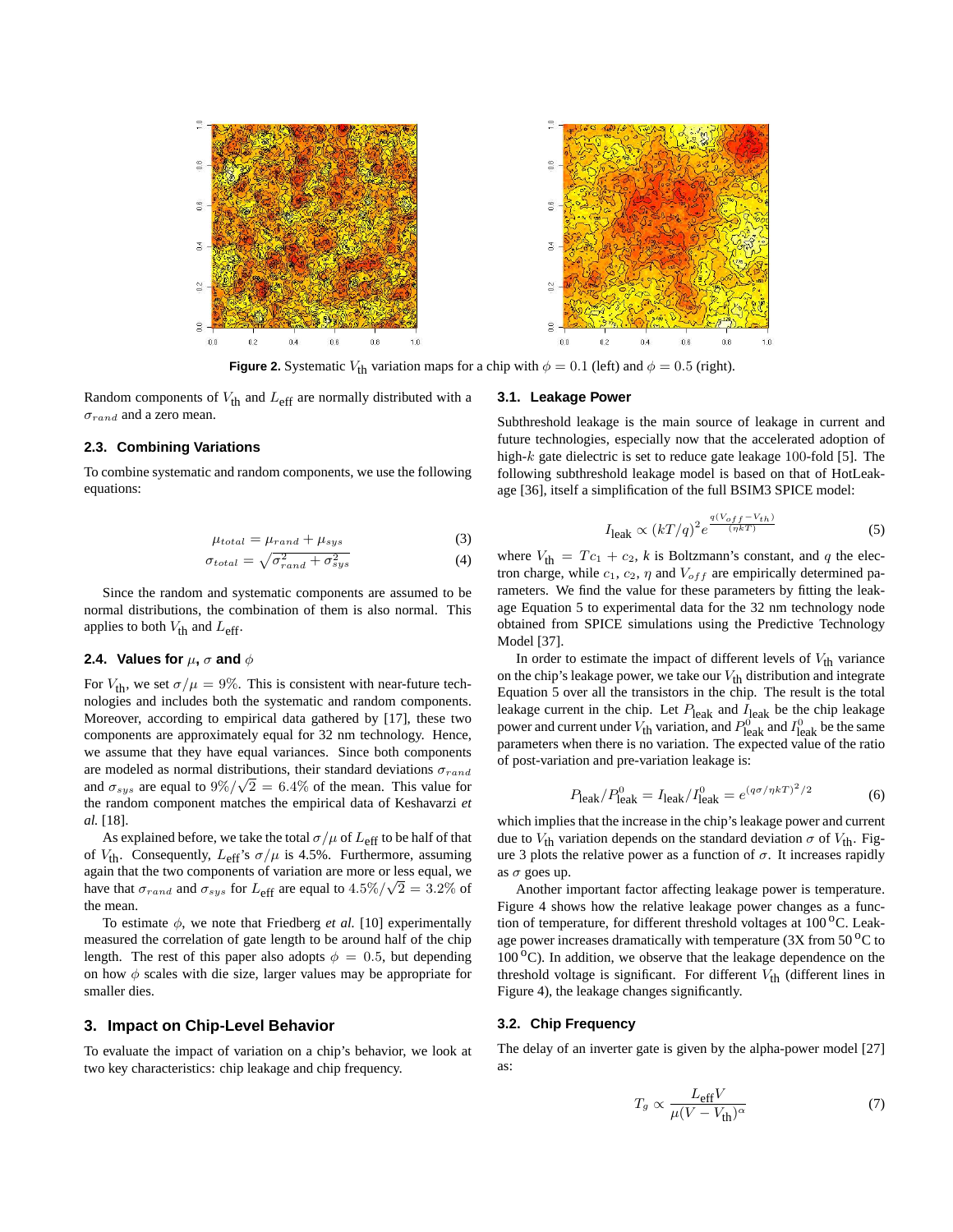

**Figure 3.** Relative leakage power in the chip as a function of  $V_{th}$ 's σ.  $V_{\text{th}}$  is 0.150V at 100<sup>o</sup>C.



**Figure 4.** Relative leakage power versus temperature for different threshold voltages at 100<sup>o</sup>C. We use  $V_{\text{th0}}$ =0.150V at 100<sup>o</sup>C.

where  $\alpha$  is typically 1.3 and  $\mu$  is the mobility of carriers  $(\mu(T) \propto T^{-1.5})$ . As  $V_{\text{th}}$  decreases,  $V - V_{\text{th}}$  increases and the gate becomes faster. As T increases,  $V - V_{\text{th}}(T)$  increases, but  $\mu(T)$  decreases [15]. The second factor dominates and, with higher  $T$ , the gate becomes slower. Figure 5 plots the dependence between relative switching frequency and temperature as dictated by Equation 7. We can see that the dependence is not very strong.



**Figure 5.** Relative switching frequency versus temperature for different threshold voltages at 100<sup>o</sup>C. We use  $V_{\text{th0}}$ =0.150V at  $100^{\circ}$ C.

Consider now a fixed temperature. Substituting Equation 2 into Equation 7 and factoring out constants with respect to  $V_{\text{th}}$  produces:

$$
T_g \propto \frac{1 + V_{\text{th}}/V_{\text{th0}}}{(V - V_{\text{th}})^\alpha} \tag{8}
$$

Empirically, we find that Equation 8 is nearly linear with respect to  $V_{\text{th}}$  for the parameter range of interest. Because  $V_{\text{th}}$  is normally distributed and a linear function of a normal variable is itself normal,  $T_q$  is approximately normal.

Assuming that every critical path in a processor consists of  $n_{cp}$ gates, and that a modern processor chip has thousands of critical paths, Bowman *et al.* [3] compute the probability distribution of the longest critical path delay in the chip ( $\max\{T_{cp}\}$ ). Such path determines the processor frequency  $(1/\max{T_{cp}})$ . Using this approach, we find that the value of  $V_{\text{th}}$ 's  $\sigma$  affects the chip frequency.

Figure 6 shows the probability distribution of the chip frequency for different values of  $V_{\text{th}}$ 's  $\sigma$ . The frequency is given relative to a processor without  $V_{\text{th}}$  variation  $(F/F_0)$ . The figure shows that, as  $\sigma$  increases, (i) the mean chip frequency decreases and (ii) the chip frequency distribution gets more spread out. In other words, given a batch of chips, as  $V_{\text{th}}$ 's  $\sigma$  increases, the mean frequency of the batch decreases and, at the same time, an individual chip's frequency deviates more from the mean.



**Figure 6.** Probability distribution of the relative chip frequency as a function of  $V_{\text{th}}$ 's  $\sigma$ . We use  $V_{\text{th0}}$ =0.150V at 100<sup>o</sup>C, 12 FO4s in the critical path, and 10,000 critical paths.

## **3.3. Summary of the Effects of Variation**

We saw that  $V_{\text{th}}$ 's  $\sigma$  directly affects chip leakage and frequency. As  $\sigma$  increases, chip leakage increases rapidly, and chip frequency decreases in mean value and varies more. Therefore,  $V_{\text{th}}$  (and  $L_{\text{eff}}$ ) variation is very detrimental.

# **4. VATS: Modeling Timing Errors**

As we move to 32nm and below, designing processors for worst-case parameter values will be unacceptable. Instead, processors may need to be designed for closer to nominal-value parameters, inevitably resulting in some sections of the chip being too slow to meet the chip's frequency. In this case, the result will likely be timing faults due to variation-induced slow paths. In this section, we extend the parameter variation framework to model timing errors in processor pipelines due to parameter variation. We call the model VATS. In the following, we first describe our assumptions, then model errors in logic and in SRAM memory, and finally present an empirical validation of the model.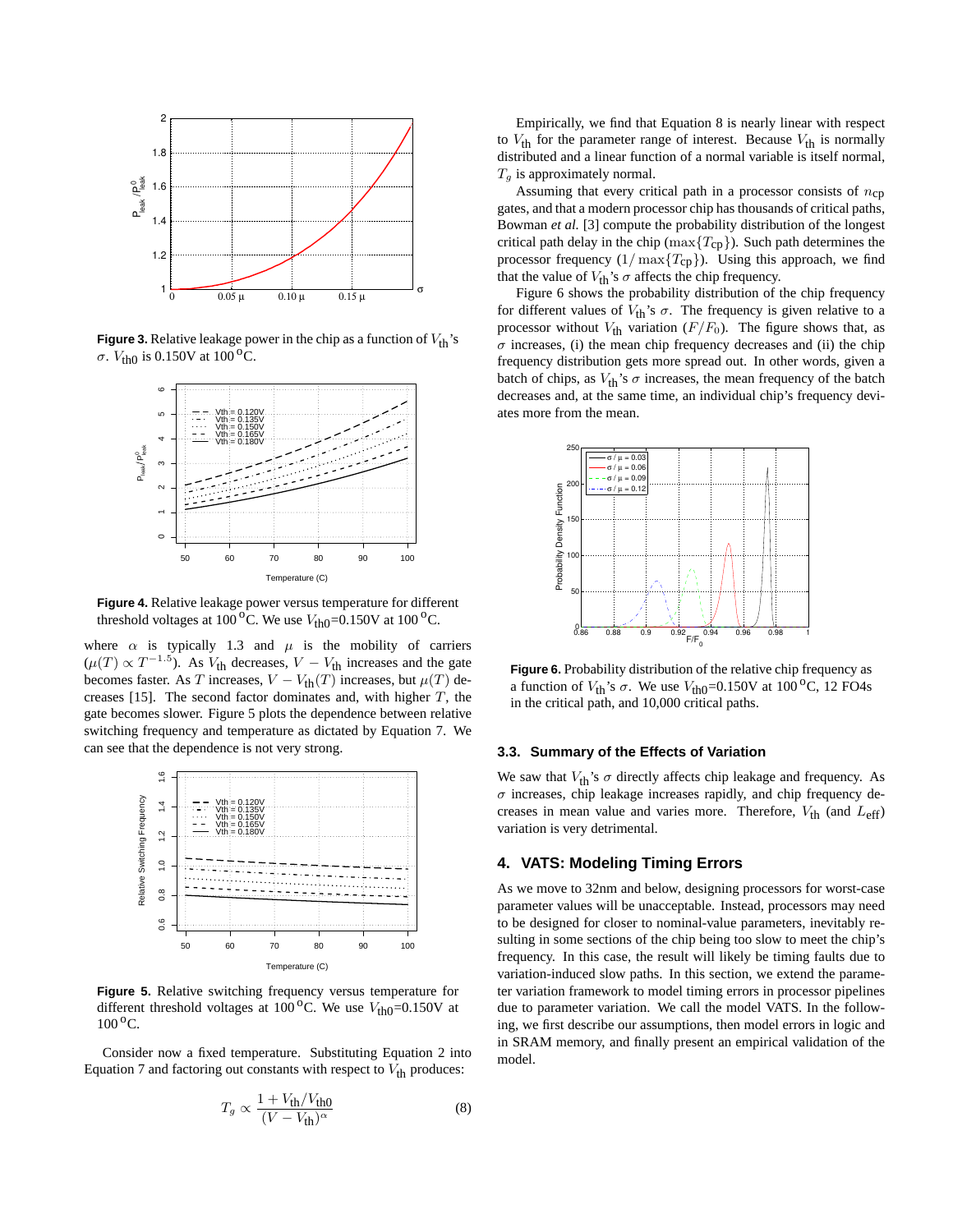#### **4.1. General Approach**

A pipeline stage typically has a multitude of paths, each one with its own time slack — possibly dependent on the input data values. In our analysis, we make two simplifying assumptions.

**Assumption 1:** A path causes a timing fault if and only if it is exercised and its delay exceeds the clock period. Note that this fault definition does not account for any architectural masking effects. However, architectural vulnerability factors (AVFs) could be applied to model these masking effects if desired.

**Assumption 2:** A pipeline stage is tightly designed. This means that, in the absence of process variation, there is at least one path whose delay for a certain input data value equals the clock period.

In the following, path delay is normalized by expressing it as a fraction  $t_R$  of the pre-variation clock period  $t_0$ . Let us first examine the probability density function (pdf) of the normalized path delays in a pipeline stage. Figure 7(a) shows an example pdf before variation effects. The right tail abuts the  $X = 1$  abscissa and there are no timing errors.



**Figure 7.** Example probability distributions.

As the pipeline stage paths suffer parameter variation, the pdf changes shape: the curve may change its average value and its spread (e.g., Figure 7(b)). All the paths that have become longer than 1 generate errors. Our model estimates the probability of error at a given clock period ( $P_E(t_R)$ ) as the area of the shaded region in the figure. The same error probability can be obtained by generating the cumulative distribution function (cdf) of the distribution, and observing that:

$$
P_E(t_R) = 1 - cdf(t_R). \tag{9}
$$

For example, Figure 7(c) shows the cdf of Figure 7(b), and the thick segment is  $P_E(t_R)$  at  $t_R=1$ . The cdf approach of Equation 9 allows for fast evaluation of the error probability at a variety of frequencies.

## **4.2. Timing Errors in Logic**

We start by considering a pipeline stage of only logic. We represent the logic path delay in the absence of variation as a random variable  $D_{logic}$ , which is distributed in a way similar to Figure 7(a). Such delay is composed of both wire and gate delay. For simplicity, we assume that wire accounts for a fixed fraction  $k_w$  of total delay. This assumption has been made elsewhere [12]. Consequently, we can write:

$$
D_{logic} = D_{wire} + D_{gates}
$$
  
\n
$$
D_{wire} = k_w D_{logic}
$$
  
\n
$$
D_{gates} = (1 - k_w) D_{logic}
$$
  
\n(10)

We now consider the effects of variation. Since variation typically has a very small effect on wires, we only consider the variation of  $D_{gates}$ , which has a random and a systematic component. For each path, we divide the systematic variation component ( $\Delta D_{gates,sys}$ ) into two terms: (i) the average value of it for all the paths *in the stage*  $(\overline{\Delta D_{\text{gates,sys}}})$  — which we call the stage systematic mean — and (ii) the rest ( $\Delta D_{gates\_sys} - \Delta D_{gates\_sys}$ ) — which we call intra-stage systematic deviation.

Given the high degree of spatial correlation in process (*P*) and temperature (*T*) variation, and the small size of a pipeline stage, the intrastage systematic deviation is small. In Section 2.4, we suggested a value of  $\phi$  equal to 0.5 (half of the chip length). On the other hand, the length of a pipeline stage is less than 0.1 of the length of, say, a typical 4-core chip. Therefore, given that the stage dimensions are significantly smaller than  $\phi$ , the transistors in a pipeline stage have highly-correlated systematic  $V_{\text{th}}$  values and systematic  $L_{\text{eff}}$  values. Using Monte Carlo simulations with the parameters of Section 2.4, we find that the intra-stage systematic deviation of  $D_{gates}$  has a  $\sigma_{intrasys} \approx 0.004 \times \mu$ , while the variation of  $\overline{\Delta D_{gates.sys}}$  across the pipeline stages of the processor has a  $\sigma_{intersys} \approx 0.05 \times \mu$ . Similarly,  $T$  varies much more across stages than within them.

The random component of  $D_{gates}$ 's variation is estimated from the fact that we model a path as  $n$  FO4 gates connected with short wires. Each gate's random component is independent. Consequently, for the Each gate s random component is independent. Consequently, for the whole n-gate path,  $D_{gates}$ 's  $\sigma_{rand}$  is  $\sqrt{n} \times \sigma_{rand, D_{F04}}$ , where  $D_{FO4}$ is the delay of one FO4 gate. If we take  $n = 12$  as representative of high-end processors, the overall variation is small. It can be shown that  $D_{gates}$ 's  $\sigma_{rand} \approx 0.01 \times \mu$ . Finally, *T* has no random component.

We can now generate the distribution of  $D_{logic}$  with variation (which we call  $D_{varlogic}$  and show in Figure 7(b)) as follows. We model the contribution of  $\overline{\Delta D_{gates,sys}}$  in the stage as a factor  $\eta$  that multiplies  $D_{aates}$ . This factor is the average increase in gate delay across all the paths in the stage due to systematic variation. Without variation,  $\eta = 1$ .

We model the contribution of the intra-stage systematic deviation and of the random variations as  $D_{extra}$ , a small additive normal delay perturbation. Since  $D_{extra}$  combines  $D_{gate}$ 's intra-stage systematic and random effects,  $\sigma_{extra} = \sqrt{\sigma_{intrasys}^2 + \sigma_{rand}^2}$ . For our parameters,  $\sigma_{extra} \approx 0.011 \times \mu$ . Like  $\eta$ ,  $D_{extra}$  should multiply  $D_{gates}$ as shown in Equation 11. However, to simplify the computation and because  $D_{logic}$  is clustered at values close to one, we prefer to approximate  $D_{extra}$  as an additive term as in Equation 12: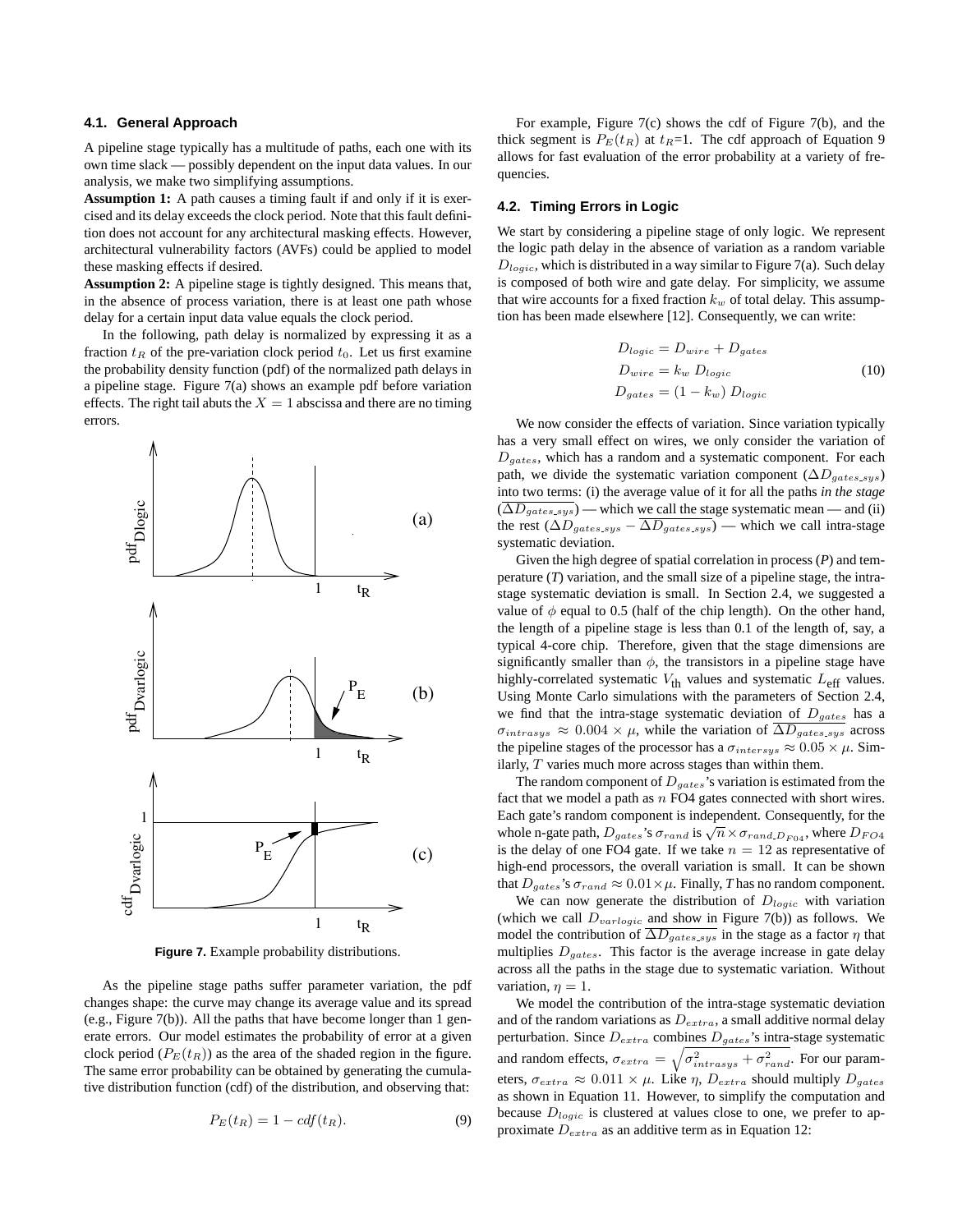$$
D_{varlogic} = (\eta + D_{extra}) D_{gates} + D_{wire}
$$
 (11)

$$
\approx (1 - k_w) (\eta \ D_{logic} + D_{extra}) \tag{12}
$$

$$
+ k_w \ D_{logic}
$$

Once we have the  $D_{variable}$  distribution, we numerically integrate it to obtain its  $cdf_{D_{variable}}$  (Figure 7(c)). Then, the estimated error rate  $P_E$  of the stage cycling with a relative clock period  $t_R$  is:

$$
P_E(t_R) = 1 - cdf_{D_{varlogic}}(t_R)
$$
\n(13)

#### **4.2.1. How to use the model**

To apply Equation 12, we must calculate  $k_w$ ,  $\eta$ ,  $D_{extra}$ , and  $D_{logic}$ for the prevailing variation conditions. To do this, we produce a gridded spatial map of process variation using the model in Section 2.1 and superimpose it on a high-performance processor floorplan. For each pipeline stage, we compute  $\eta$  from the pipeline stage's  $T$  and the systematic  $L_{\text{eff}}$  and  $V_{\text{th}}$  maps. Moreover, by subtracting the resulting mean delay of the stage from the individual delays in the grid points inside the stage, we produce the intra-stage systematic deviation. We combine the latter distribution with the effect of the random process variation to obtain the  $D_{extra}$  distribution.  $D_{extra}$  is assumed normal.

Ideally, we would obtain a per-stage  $k_w$  and  $D_{logic}$  through timing analysis of each stage. For our evaluation in this paper, we assume that the LF adder in [11] is representative of processor logic stages, and set  $k_w = 0.35$  [12]. Additionally, we derive  $pdf_{D_{logic}}$  using experimental data from Ernst *et al.* [9] — as explained in detail in [28]. With this data, we find that the resulting distribution of  $D_{loqic}$  (normalized to the nominal access time in a chip with no variation) has  $\sigma = 0.019$ and  $\mu = 0.84$ . For simplicity, we model  $D_{logic}$  as a normal distribution.

Strictly speaking, this  $pdf_{D_{logic}}$  curve only applies to the circuit and conditions measured in [9]. To generate  $pdf_{D_{logic}}$  for a different stage with a different technology and workload characteristics, one would need to use timing analysis tools on that particular stage. In practice, Section 4.5 shows empirical evidence that this method produces  $pdf_{D_{logic}}$  curves that are usable under a range of conditions, not just those under which they were measured.

Finally, since  $D_{logic}$  and  $D_{extra}$  are normally distributed,  $D_{variable}$  in Equation 12 is also normally distributed.

#### **4.3. Timing Errors in SRAM Memory**

To model variation-induced timing errors in SRAM memory, we build on the work of Mukhopadhyay *et al.* [22]. They consider *random*  $V_{\text{th}}$ variation only and describe four failures in the SRAM cell of Figure 8: Read failure, where the contents of a cell are destroyed after the cell is read; Write failure, where a write is unable to flip the cell; Hold failure, where a cell loses its state; and Access failure, where the time needed to access the cell is too long, leading to failure. The authors provide analytical equations for these failures, which show that, for the standard deviations of  $V_{\text{th}}$  considered here, Access failures domi $nate<sup>1</sup>$ .



**Figure 8.** A 6-transistor SRAM cell.

Consequently, we focus on modeling Access errors only. According to [22], the cell access time under variation on a read is:

$$
T_{varacc} \propto \frac{1}{I_{dsatAXR}}
$$
  
=  $h(V_{thAXR}, V_{thNR}, L_{AXR}, L_{NR})$  (14)

where  $V_{thAXR}$  and  $L_{AXR}$  are the  $V_{th}$  and  $L_{\text{eff}}$  of the AXR access transistor in Figure 8, and  $V_{thNR}$  and  $L_{NR}$  are the same parameters for the NR pull-down transistor in Figure 8.

To determine  $I_{dsatAXR}$  and the *h* function, we use Kirchoff's current law to equate the currents through the AXR and NR transistors. The alpha-power model [27] is used for the individual transistor currents. It is then trivial to solve for the operating point and find  $I_{dsatAXR}$  and, subsequently,  $h$  — as detailed in [28].

Using multivariable Taylor expansion  $[24]$  of h, the mean  $\mu_{Tvaracc}$  and variance  $\sigma_{Tvaracc}$  of  $T_{varacc}$  can be put as a function of the  $\mu$  and  $\sigma$  of each of  $V_{thAXR}$ ,  $V_{thNR}$ ,  $L_{AXR}$ , and  $L_{NR}$ .  $T_{varacc}$ is assumed normally distributed.

In reality, an SRAM array access does not read only one cell at a time, but a line — e.g., 8-1024 cells. Consequently, we need to compute the distribution of the maximum access time of all the cells in a line. There is no exact analytical solution for the distribution of the maximum of  $n$  normally distributed variables, but we use an approximation from [6]. The resulting distribution has mean  $\mu_{vararray}$  and standard deviation  $\sigma_{vararray}$ .

Finally, the access to the memory array itself takes only a fraction  $k$ of the whole pipeline cycle — the rest is taken by logic structures such as sense amplifiers, decoders, and comparators. Such logic delays are modeled according to Section 4.2. Consequently, the total path delay with variation  $D_{varmem}$  is the sum of the normal distributions of the delays in the line access and in the logic. It is distributed normally with:

$$
\mu_{varmem} = k \mu_{vararray} + (1 - k) \mu_{varlogic}
$$
  

$$
\sigma_{varmem} = \sqrt{k^2 \sigma_{var array}^2 + (1 - k)^2 \sigma_{varlogic}^2}
$$

Then, the estimated error rate of a memory stage cycling with a relative clock period  $t_R$  is:

$$
P_E(t_R) = 1 - cdf_{D_{varmem}}(t_R)
$$
\n<sup>(15)</sup>

<sup>&</sup>lt;sup>1</sup>While [22] only considers the random component of  $V_{\text{th}}$  variation, it can be shown that the previous statement also holds for the combination of random and systematic components, and for the variation of both  $V_{th}$  and  $L_{eff}$ .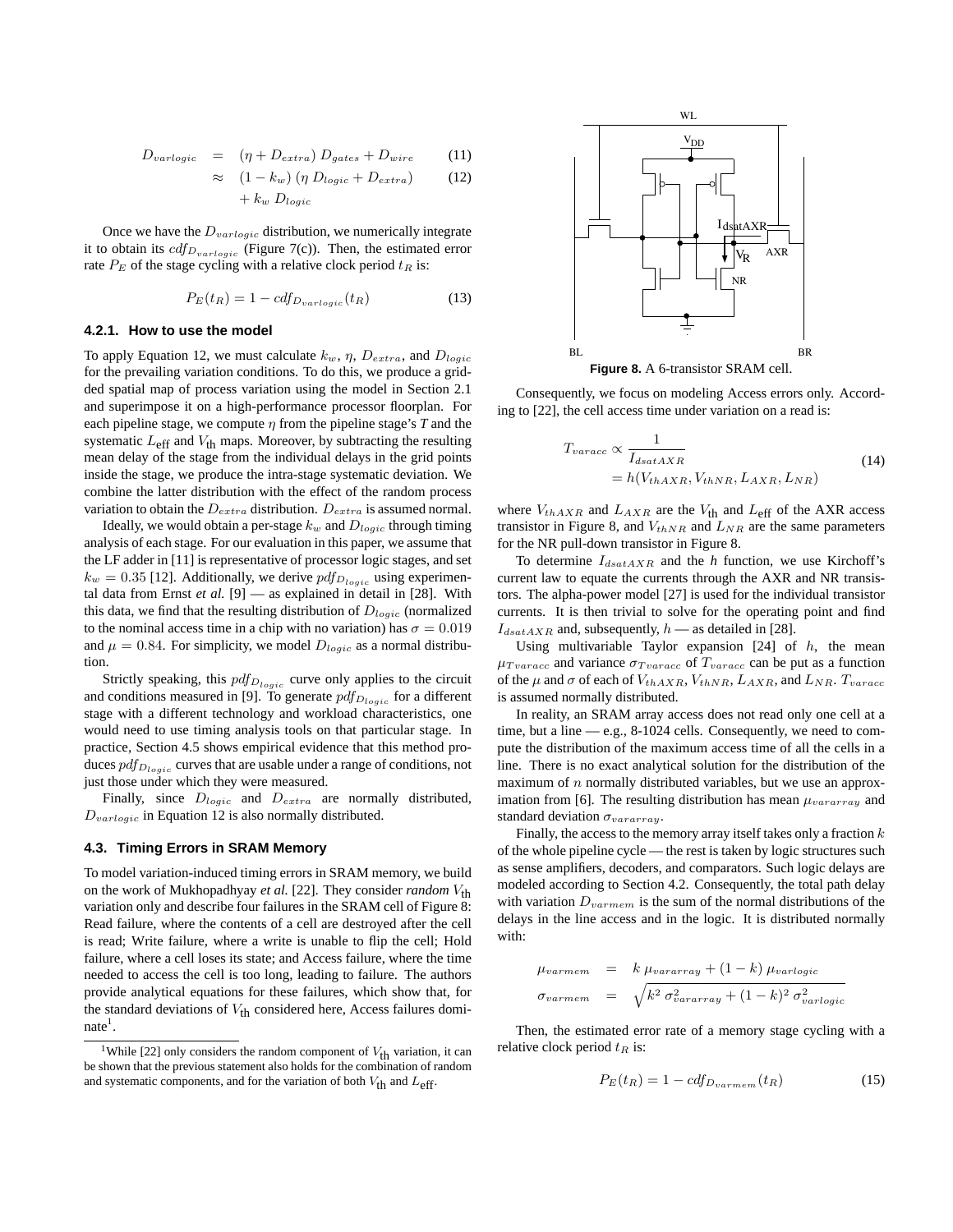#### **4.4. Error Rate per Instruction**

We model an  $n$ -stage pipeline as a series failure system, where each stage *i* can fail independently. Now, each stage has an activity factor  $\alpha_i$ , which is the number of times that the average instruction exercises the stage. Hence, the error rate per instruction as a function of the relative clock period  $t_R$  is:

$$
P_E(t_R) = \sum_{i=1}^{n} (\alpha_i \times P_{E_i}(t_R))
$$
\n(16)

#### **4.5. Empirical Validation**

To partially validate the model of timing errors, we use it to explain some error rate data obtained empirically elsewhere. We validate both the logic and memory model components. For the former, we use the curves obtained by Das  $et$  al. [8], who reduce the voltage  $(V)$  of the logic units in an Alpha-like pipeline and measure the error rate. They report curves for three different T:  $45^{\circ}$ C,  $65^{\circ}$ C, and  $95^{\circ}$ C. Their curves are shown in solid pattern in Figure 9.



**Figure 9.** Validating the logic model.

To validate our model, we use the  $65<sup>o</sup>C$  curve to predict the other two curves. Specifically, we take the  $65<sup>o</sup>C$  curve and follow the procedure outlined in Section 4.2.1 (and detailed in [28]) to generate the distribution for  $D_{logic}$ . We then use  $D_{logic}$  to predict, say, the 95<sup>°</sup>C curve as follows. First, we generate a large number of voltage values  $(V_i)$ . For each  $V_i$ , we compute  $\eta(V_i)$  at 95<sup>o</sup>C using Equation 7, as the ratio of gate delay at  $V_i$  and gate delay at the minimum voltage in [8] for which no errors were detected. Since the data in [8] came from an older 180nm process with little process variation,  $D_{extra} = 0$ . Knowing the  $D_{logic}$  distribution, we use Equation 12 for each  $\eta(V_i)$  to compute the  $D_{variable}(V_i)$  distribution. We can then compute:

$$
P(D_{variable}(V_i) > 1) = 1 - cdf_{D_{variable}(V_i)}(1) = P_E(V_i)
$$

Finally, we plot the resulting pairs  $(V_i, P_E(V_i))$ . The resulting curves for  $45\,^{\circ}$ C and  $95\,^{\circ}$ C are shown in dashed lines in Figure 9. We also show the recomputed curve for  $65\,^{\circ}\text{C}$  — it does not fully match the original one because we use a normal approximation for  $D_{logic}$ (Section 4.2.1). We see that the  $45^{\circ}$ C and  $95^{\circ}$ C curves track the experimental data closely. The small inaccuracy comes largely from the normal approximation of  $D_{logic}$ , which is assumed for simplicity.

To validate the memory model, we use data from Karl *et al.* [16]. They take a 64KB SRAM with 32-bit lines and multiple, differentlatency banks, and measure the error rate as they reduce the voltage  $(V)$ . The resulting curve is shown in solid pattern in Figure 10. The different-latency banks explain the steps in the curve. To re-generate the curve, we use the method of Section 4.3. The resulting curve, shown in dashes in Figure 10 is very close to the original one. Overall, these two experiments give us confidence in our model.



**Figure 10.** Validating the memory model.

# **5. Discussion**

#### **5.1. Applications of the Variation Model**

Process variation introduces many problems. It is not possible to ignore variation unless we are overly conservative — in which case, performance suffers considerably. Hence, it is necessary to understand the implications of process variation. We list a number of potential studies that can be carried out using our variation model.

**Find delay and leakage power for different microarchitectural structures.** We can generate a large sample set of dies and find the average delay and leakage power of different microarchitectural structures while they are running real workloads. Our model will also take temperature effects into account.

**Evaluate the effectiveness of delay and leakage reduction techniques.** Using our variation model, we can evaluate the effectiveness of delay and leakage reduction techniques. We can then use the techniques that yield the maximum benefit for the largest number of chips.

**Evaluate the effectiveness of architectural techniques to tolerate variation.** There are some architectural techniques that help mitigate the effects of variation, such as pipeline adaptation [32], port switching [19], spare functional units [33] or using functional unit redundancy [34]. Due to the nature of process variation, not all chips can benefit from a given technique. However, we can still evaluate their average effectiveness using our computationally-inexpensive model.

## **5.2. Applications of the Error Model**

Process variation renders traditional static timing analysis ineffective. Along with this, it forces us to deal with timing errors in microarchitectural structures. We can use our error model to achieve the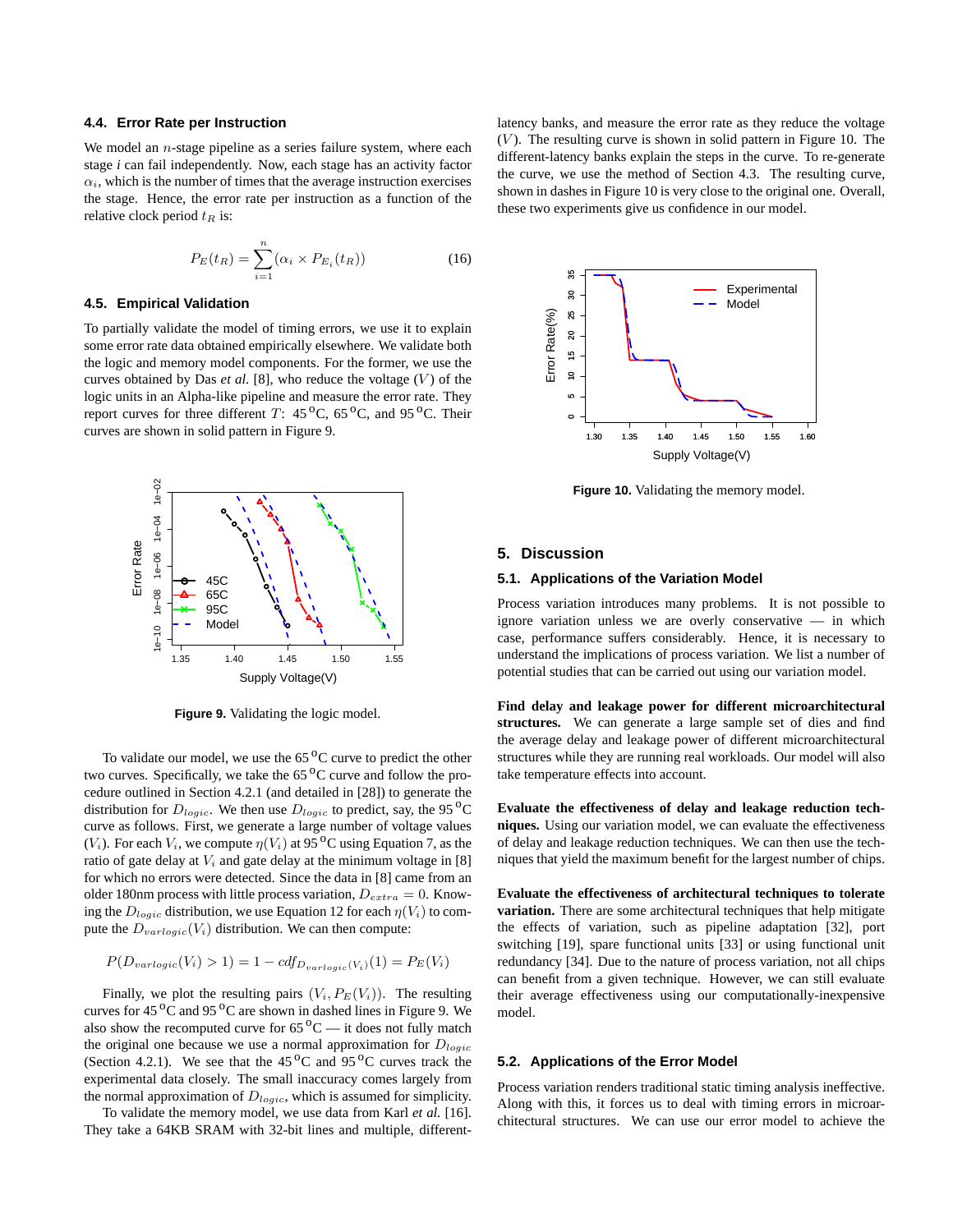following goals.

**Evaluate the error rates of different microarchitectural structures.** We can evaluate the error rates for different clock frequencies for different microarchitectural structures. This will allow us to find the susceptibility of different units to timing errors.

**Evaluate the effectiveness of error checkers and checkpointing mechanisms.** Knowing the expected error rates, it is possible to make decisions about the nature of error checking and checkpointing. Depending on the error frequency, we may want to checkpoint different parts of the machine.

**Study fault-tolerant circuit and architectural designs.** We can find that some circuit techniques are amenable to a reduction in error rate, whereas others are not. Likewise, we can distinguish between different floorplans and different architectural designs based on their fault-tolerant capabilities.

# **5.3. Example Evaluation**

As an example evaluation, we simulate a processor like the AMD Athlon 64 at 32nm technology. The pipeline has 12 stages. We divide the pipeline stages into those that are mostly logic and those that are mostly memory.

Figure 11 shows the error rate versus the frequency for the different pipeline stages. Frequency is normalized to that of a processor without process variation. The processor runs all the SpecInt and SpecFP applications in sequence. We can see that the error rate increases steeply as we increase the frequency — more and more paths fail to meet timing.



**Figure 11.** Error rate of the different pipeline stages for a range of normalized processor frequencies.

Our experiment enables two observations. First, we see that error rates rise very sharply. Indeed, in Figure 11, the y axis is plotted in log scale. The second observation is that the memory error curves are the steepest. This is because the critical paths in a memory stage are more homogeneous, and all have relatively similar delays.

# **6. Related Work**

Stine *et al.* [30], Orshansky *et al.* [23], and Friedberg *et al.* [10] performed actual measurements of test chips to characterize gate length

variation. They provide a lot of empirical data that we have used in our models. They observed that a significant portion of the WID variation is systematic. Cao and Clark [4] proposed a model that attributes  $V_{\text{th}}$  variation to gate length variation and studied the impact of spatial correlation on the delay of one critical path. For our  $V_{th}$  model, we mainly rely on Friedberg's data.

There are several approaches to model variation [29]. The first one includes multivariate normal methods like the one we use. One novelty of our work is that we propose a Spherical correlation matrix. In addition, we enhance the variation model with a timing error model. Two other approaches are quad-tree modeling [19] and regression-based approaches [12]. In the former, it is difficult to control aspects of the correlation structure and the distribution parameters. In regression-based approaches like [12], the model is deterministic. It models the distribution of the systematic component of just one die. It cannot be used to study a set of dies to find average statistics.

Mukhopadhyay *et al.* [22] proposed models for timing errors in SRAM memory due to random  $V_{\text{th}}$  variation. They considered several failure modes. We extended their model of Access time errors by (i) including systematic variation effects, (ii) considering variation in Leff as well, and (iii) modeling the maximum access time of a *line* of SRAM, since [22] only modeled the access time of a single cell.

Memik *et al.* [20, 21] modeled errors in SRAM memory due to cross-talk noise as they overclock circuits. They used high degrees of overclocking — they doubled the nominal frequency and more. For the range of frequencies that we consider, such cross-talk errors are negligible. For very small feature-size technologies however, the situation may change.

## **7. Conclusions**

Parameter variation is the next big challenge for processor designers. To gain insight into this problem from a microarchitectural perspective, this paper made two contributions. First, it developed a novel model for process and temperature variation. The model uses three intuitive input parameters, and is computationally inexpensive.

Second, the paper extends the variation model with VATS, a novel model of timing errors due to parameter variation. The model is widely usable, as it applies to logic and SRAM units and is driven with intuitive parameters. The model has been partially validated with empirical data. The resulting combined model, called VARIUS, has been used to estimate timing error rates for pipeline stages in a processor with variation.

## **References**

- [1] S. Borkar, T. Karnik, and V. De. Design and reliability challenges in nanometer technologies. In *DAC*, 2004.
- [2] S. Borkar, T. Karnik, S. Narendra, J. Tschanz, A. Keshavarzi, and V. De. Parameter variations and impact on circuits and microarchitecture. In *DAC*, 2003.
- [3] K. Bowman, S. Duvall, and J. Meindl. Impact of die-to-die and within-die parameter fluctuations on the maximum clock frequency distribution for gigascale integration. *JSSC*, 37(2), 2002.
- [4] Y. Cao and L. Clark. Mapping statistical process variation toward circuit performance variability: An analytical approach. In *DAC*, 2005.
- [5] Robert Chau, S. Datta, M. Doczy, J. Kavalieros, and M. Metz. Gate dielectric scaling for high-performance CMOS: from SiO2 to High-K. In *IWGI*, 2003.